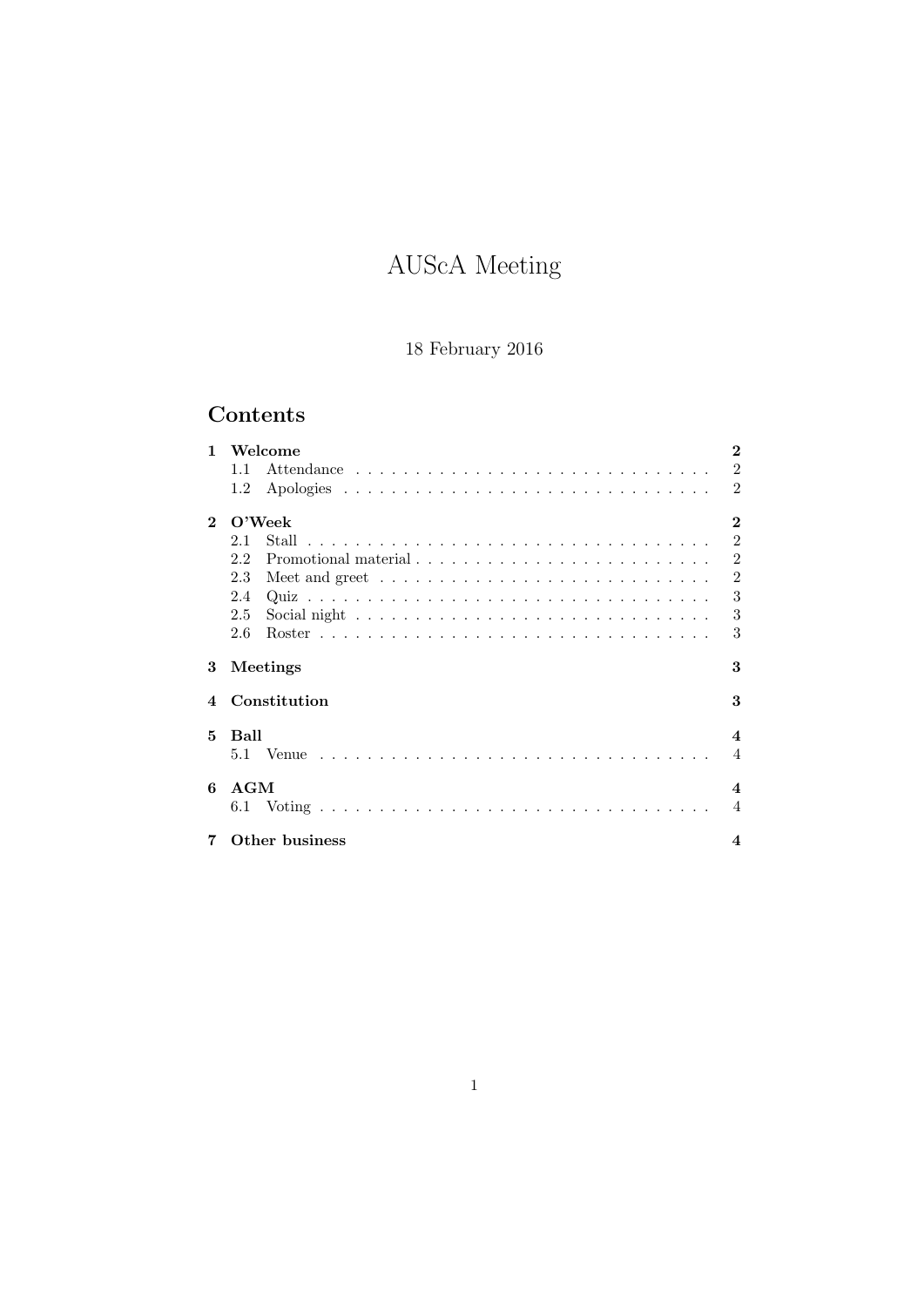# 1 Welcome

This meeting was held in the Clubs Meeting room on Thursday, February 18th, at 10am.

#### 1.1 Attendance

Brittany Howell, Karl Asmussen, Ellen Swan, Emi Schutz, Sophia Ackling

#### 1.2 Apologies

Ben Geytenbeek, Urwah Nawaz, Kirsten Smith, Catisha Coburn, Taylor Thomson, Kim McLean, Jason Oliver, Arthur Yeow, Juewan Kim

# 2 O'Week

### 2.1 Stall

We will have a stall for Monday and Tuesday 10am till 4pm. Two people will be required at the stall at all times, and a roster will be prepared by Sophia.

We may also have a second stall over with the Faculty of Sciences. Setup and packup of the stall will be done by Brittany and Karl.

#### 2.2 Promotional material

We will need a colourful A5 poster to promote all upcoming AUScA events for semester 1. Brittany will prepare this poster, and Emi will finalise the design. Brittany will also print these posters for distribution in O'Week.

The first semester events are as follows:

- Meet and greet week 1
- Movie night late week 4 (line up with pubcrawl shirts)
- $\bullet$  AGM week 5
- Pubcrawl week 6
- BBQ week 8 (Maths lawns)
- $\bullet$  Ball week 12

#### 2.3 Meet and greet

AUScA will be hosting a meet and greet event in the form of a pizza night on Tuesday of week 1. The event will be held in the Sprigg room from 6pm, and pizza and soft drink will be provided. Karl will book eskies for ice for the soft drink cans.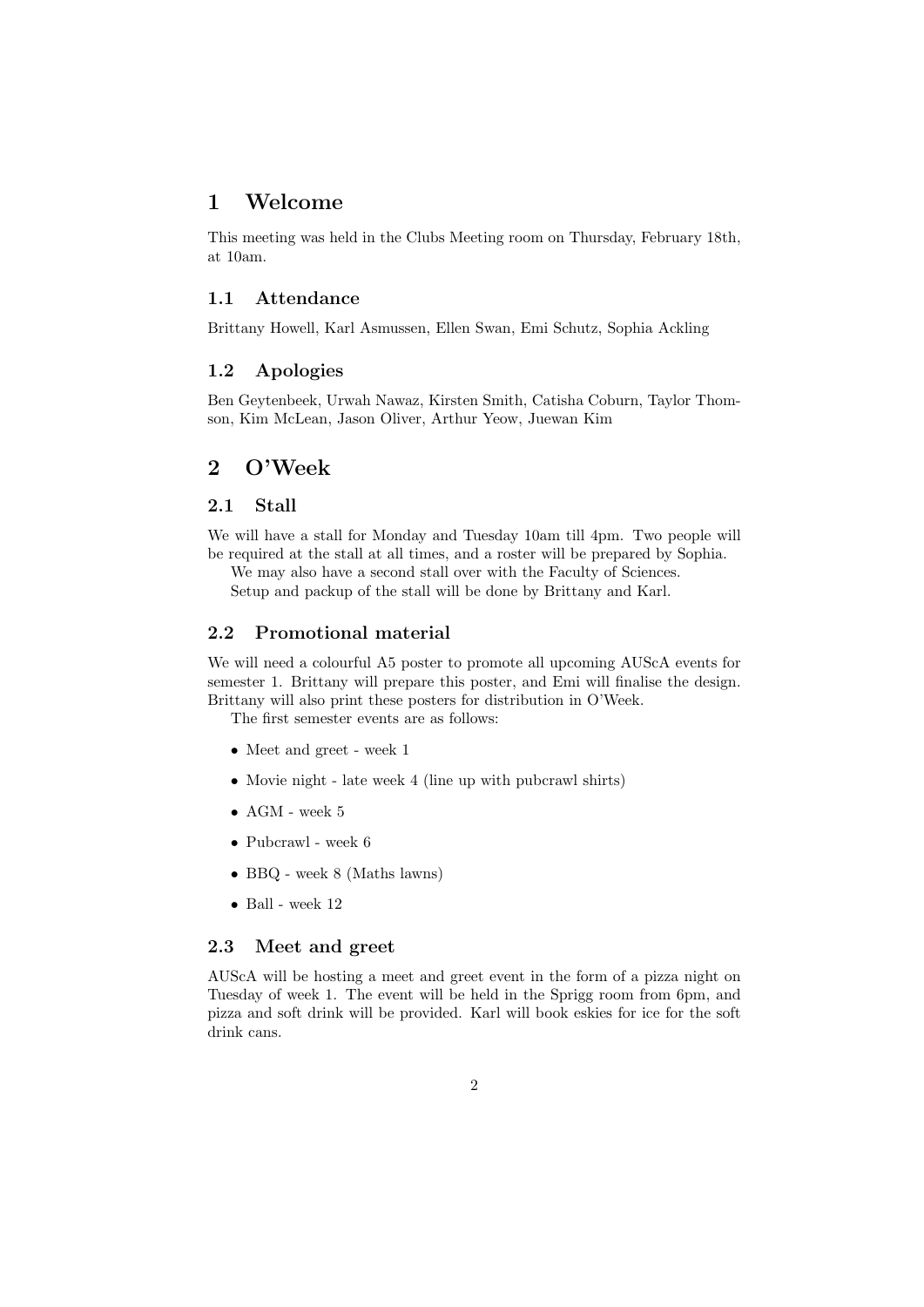Brittany will organise the ordering of pizza, and will order at least one gluten free pizza as well as a range of vegetarian pizzas. Ellen will bring her iPad and will play music from her Spotify account through the sound system in Sprigg.

Note that this event is for all members, not just first years.

#### 2.4 Quiz

On Tuesday of O'Week AUScA will be partnering with the Faculty of Sciences to run a quiz for first years. This event will start at 2pm in Rumours, and quiz questions will be taken from last year's quiz night. Chips, lollies and soft drinks will be provided, but no major prizes will be given.

At least four committee members are required for this event: one to run the quiz, one to organise member sign-ups, one to rove around, and potentially one scorer, but the necessity of this final role will be determined on the day depending on numbers.

Brittany will also look into ensuring that we have a projector and a microphone.

#### 2.5 Social night

This event is cancelled, as Austin and Austin closed down. The Elephant was suggested as an alternative, but renovations and the fact that it is a Fringe venue would make it unlikely.

#### 2.6 Roster

Sophia will organise a roster for both the stall and the quiz. Need 5 people for quiz, two people at stall at all times.

# 3 Meetings

For this semester, Brittany proposed that we hold meetings every two weeks. Sophia will get everyone's availabilities for this semester and work out the best time.

# 4 Constitution

The committee would like to make some changes to the constitution at the next AGM. The main change is adding in a Communications Officer as a new executive position. Additionally, it has been proposed that the rule regarding minumum numbers for a formal meeting be modified. Instead, the committee proposes that instead at least two executive members must be present at a meeting, and at least four members must be present all together.

A number of standing orders have been proposed regarding the tasks associated with various roles within the committee.